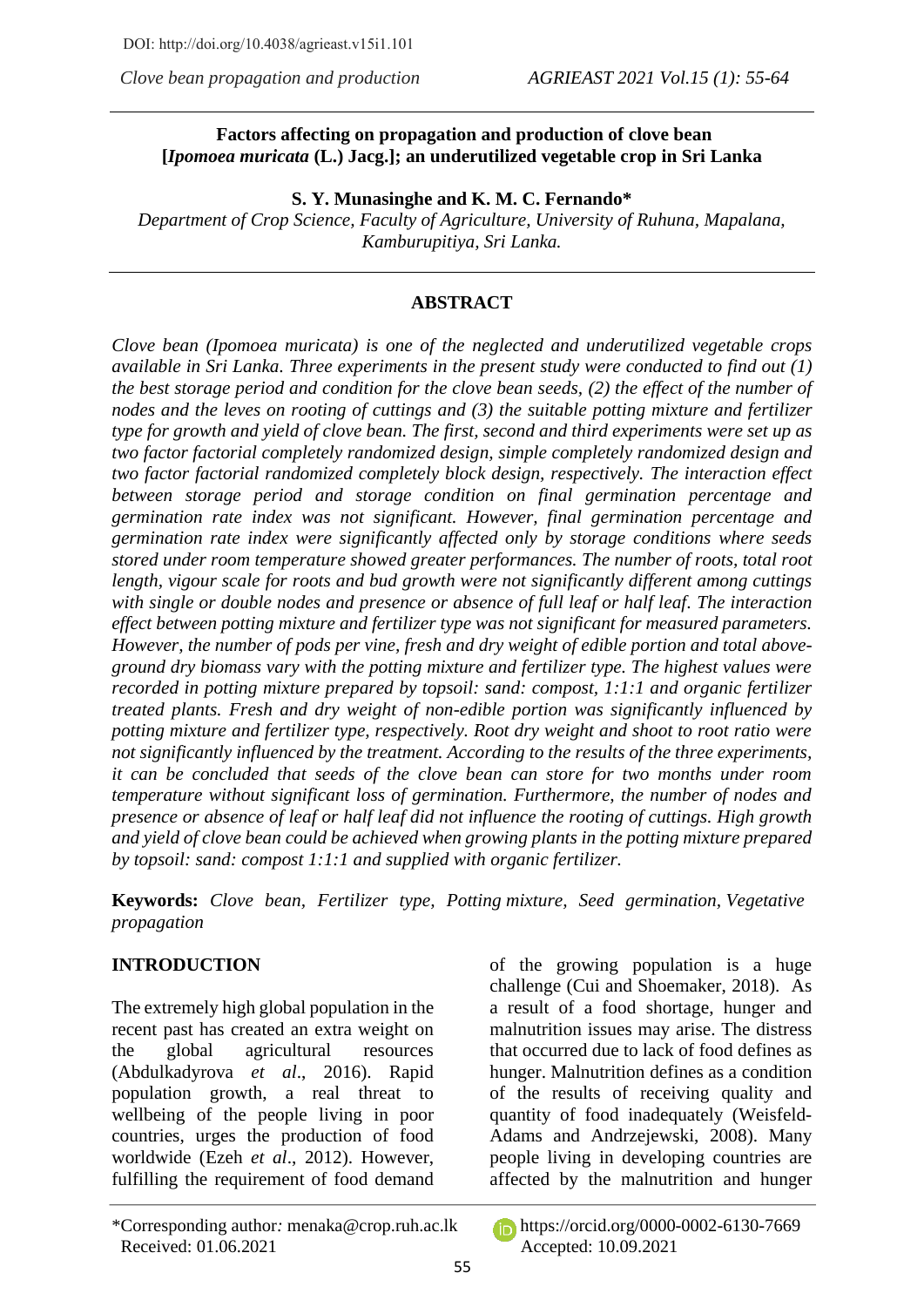crisis, which results from the death of 3.1 million children annually (Wallace *et al.*, 2010). Major components of a balanced human diet are vegetables and fruits though their consumption is relatively low worldwide. However, there is a negative association between consumption of vegetables, fruits and other plant based products with the occurrence of chronic diseases (Bursać Kovačević *et al*., 2020). Some malnutrition-related concerns can be addressed by incorporating fruits and vegetables grew wild into human diet (Bvenura and Sivakumar, 2017). Underutilized vegetables define as vegetables that are neither grown commercially and nor broadly trade.

The underutilized vegetable can provide micronutrients to the diet by diversifying the ingredients of the diet. On the other hand, underutilized vegetables open an avenue for a balanced diet, especially for the rural poor. Most of the underutilized vegetables are rich in vitamins, minerals and antioxidants. In addition to that, underutilized crops have plenty of therapeutic and medicinal value. They have adapted to a wide range of environments and contribute massively to the agroecosystems functions. Therefore, the contribution of underutilized crops on global food security to meet new market demands is significant (Jena, 2018).

Clove bean (*Ipomoea muricata)* belongs to the family Convolvulaceae, a well-known vegetable in India (Parisa *et al*., 2019). Clove bean has herbaceous stem rich in minute speculate protuberances which emerge from the epidermis of the stem. It has pseudo fruit or hypocarp produced by fleshy enlargement of the peduncle/pedicel while the true fruit is a capsule. Purple colour funnel shaped flowers bloom in the evening. Leaves are smooth, soft and cordate in shape, the lobes are rounded and the apex tapers into a short caudex (Parisa *et al*., 2019).

Two to four black colour glabrous shape seeds can be found in a single capsule (Plate 1). According to the results of the study of 25 accessions of clove bean in Kerala, India, Malasawmkimi and Markose (2008) found that on average protein, phosphorous, iron, calcium and ascorbic acid content (mg/100) of the fruit is 1.25, 130, 0.16, 210 and 36, respectively. The crude fibre content of the fruit is around 1.9%. Clove bean seeds, leaves and stems are used to treat chronic wounds and blisters of burn of skin (Malasawmkimi and Markose, 2008).

Clove bean is one of the neglected and underutilized vegetables that received less attention in Sri Lanka, despite its nutritional, medicinal and therapeutic values. Further, the production and demand for clove bean are low due to a lack of awareness of the crop and planting materials. Therefore it is vital to protect and conserve clove bean for future generations.

The available literature on vegetative propagation, growth and yield on clove bean is limited. Therefore, the present study was conducted to identify the best storage period and condition for storing seeds, the best cutting type for vegetative propagation and the suitable potting mixture and fertilizer type for growth and yield of clove bean in Sri Lanka.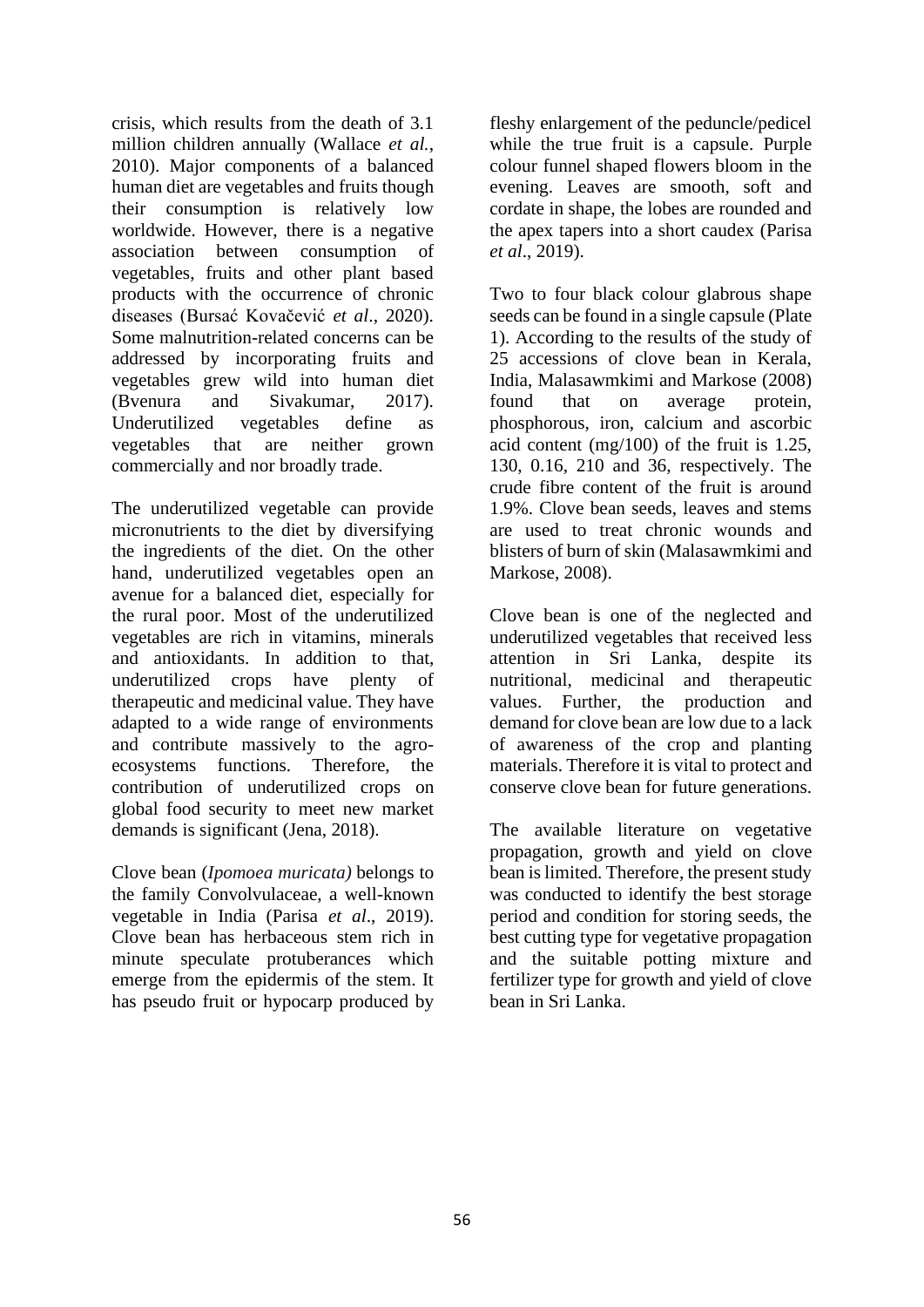

Plate 1: (A) Fully bloomed flower (B) fully developed leaf (C) vine and tender hypocarp with a true fruit, a capsule (D) fully matured seeds of clove bean (*Ipomoea muricata)*

### **MATERIALS AND METHODS**

Three experiments were conducted to find out (i) the best storage period and storage condition for clove bean seeds, (ii) vegetative propagation from stem cuttings of clove bean and (iii) the effect of potting mixture and fertilizer type on growth and yield of clove bean. The study was conducted at the Department of Crop Science, Faculty of Agriculture, University of Ruhuna, from November 2020 to March 2021.

### **Experiment 1:**

The first experiment was conducted to study the effect of two factors includes storage period and storage condition, and their interaction on seed germination of clove beans. Four storage periods (2, 4, 6 and 8 weeks after harvesting of seeds) and two storage conditions (room temperature /30 °C and cold storage under refrigerator/ 4°C) were considered. Eight treatment combinations were laid out by using a factorial complete randomized design with three replicates while keeping five seeds per replicate. The seeds were covered by paper and stored separately under the dark condition at room temperature and refrigerator conditions for completion of the appropriate storage periods. After completion of the respective storage period, seeds were placed in plastic pots filled with washed-find sands. Watering was done to maintain the wet condition in sand media when necessary.

Germinations were recorded daily for up to two weeks. Seed with about 2 mm radicle were considered as a germinated seed. At the end of the germination period, final germination percentage (FGP; equation 1) and germination rate index (GRI; equation 2) were calculated using equations mentioned below (Aravind *et al*., 2019).

$$
FGP = \frac{Number\ of\ germinated\ seeds}{Total\ number\ of\ seeds\ sound} \times 100
$$
  
- Equation (1)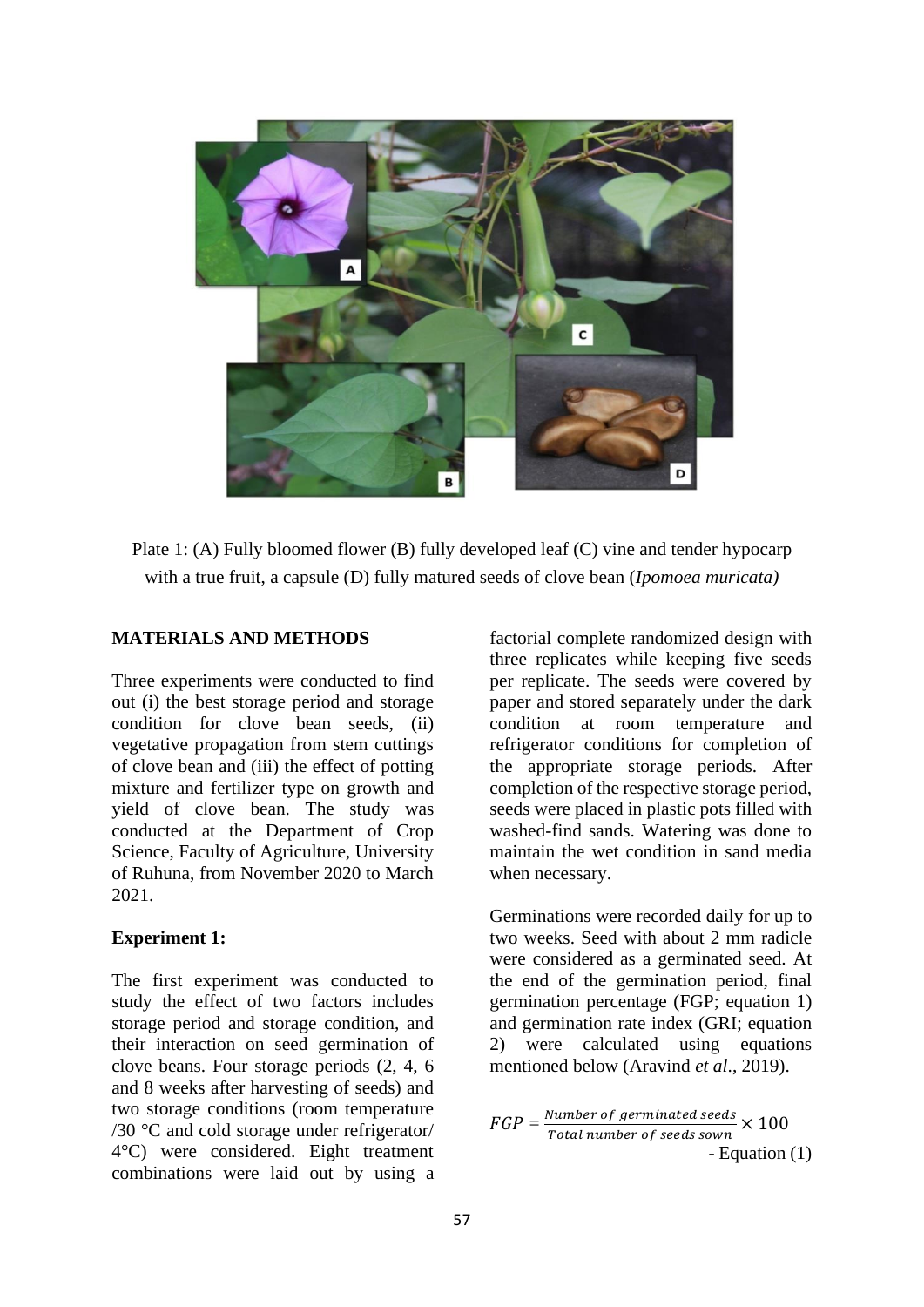$GRI = N1/T1 + N2/T2 + N3/T3 + \cdots + Nn/Tn$ - Equation (2)

N1, N2, N3,……, Nn = number of germinated seeds at a time (days)

T1, T2, T3,  $\dots$ , Tn = number of germinated seeds at a specific time (not the cumulative number).

## **Experiment 2:**

The second experiment had two subexperiments. The first sub-experiment was set up to investigate the effect of the number of nodes per cutting (single node and double node), and the second subexperiment was conducted to evaluate the effect of presence and absence of a leaf or half leaf on rooting of cutting. Completely randomized design was used as an experimental design with four replicates for both sub-experiments. Five cuttings were considered as a replicate. Single propagators were used to establishing the cuttings filled with the potting mixture of topsoil: sand: coir dust: compost into 4:4:4:1 ratio. Three weeks after planting all cuttings were removed from propagators and the number of roots, length of the roots, "vigour" scale for root system (well distributed more than ten healthy roots  $=$ 5, more than ten weakly emerged roots  $=$ 4, five to ten healthy roots  $= 3$ , less than five, weakly emerged roots  $= 2$ , no roots only callus formation  $= 1$ ) and bud growth (newly emerged healthy and green colour bud with more than two leaves  $= 5$ , newly emerged healthy and green colour bud with less than two without leaves  $=4$ , newly emerged healthy and green colour bud without leaves  $= 3$ , newly emerged pale green colour bud with leaves  $= 2$ , newly emerged pale green colour bud with leaves without leaves  $= 1$ ) were recorded. Length of the roots was measured manually using a ruler.

# **Experiment 3:**

Two-factor factorial randomized complete block design was used to set up the third experiment with three replicates. The first factor of the experiment was different potting mixtures and the second factor was fertilizer type. Four potting mixtures (PM1 topsoil: sand: compost 1:1:1, PM2- topsoil: sand: compost 2:1:1, PM3- topsoil: sand: compost 1:2:1, PM4- topsoil: sand: compost 1:1:2) and two fertilizer types (FT1- organic fertilizer, FT2- inorganic fertilizer) were used in the experiment. Therefore, eight treatment combinations and twenty-four experimental units were in this experiment. Treatment combinations were allocated randomly within the block. Seeds of the previous season stored in room temperature for two weeks were used for this study. Eight litres pots were used for the experiment.

Recommended fertilizer rate for tomato by Department of Agriculture (Urea, Triple super phosphate and Muriate of potash at the rate of  $65$ ,  $325$  and  $65$  kg ha<sup>-1</sup>, respectively as the basal dressing and 65 kg  $ha^{-1}$  of Urea at 3 weeks after planting while  $65$  kg ha<sup>-1</sup> of each Urea and MOP at 6 weeks after planting) was used as inorganic fertilizer since the recommended fertilizer mixture is not available for clove bean in Sri Lanka. Based on the recommendation, nitrogen, phosphorous and potassium amount was calculated for the volume of the pot. Compost was used as the organic fertilizer and the amount of compost was calculated based on the availability of N% in compost. The nitrogen % and moisture level of the compost were 0.8% and 40%, respectively. Further, it was assumed that only 25% of the N in the compost is taken up by the crop. Accordingly, additional amount of compost (233 g per pot) was applied equivalent to N content calculated based on inorganic fertilizer recommendation. Three seeds per pot were placed and after two weeks of germination, two seedlings were removed from the pot by leaving a single plant per pot.

Irrigation was done immediately after seed sowing and thereafter as needed. During the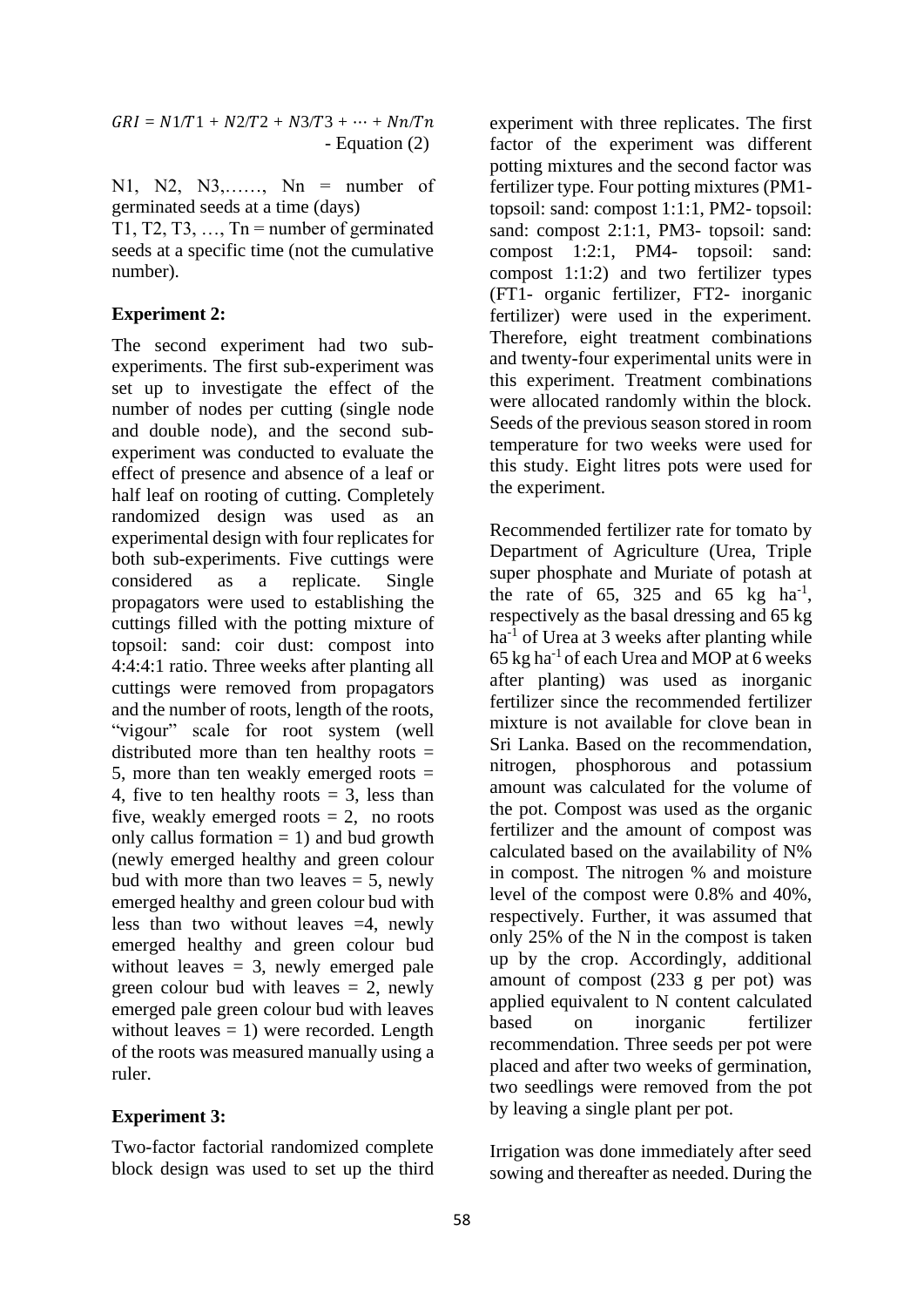vegetative stage, irrigation was done with two days interval while irrigation was done in every day during the flowering and pod bearing stage. Hand weeding was practiced when necessary. Pinching was done 20 days after seed germination to encourage axillary buds formation. As a result of pinching many side branches may rise from the stem of the main vine and increase the production. Clove bean pods were harvested seven days after pod set. The pods become soft when they touched at harvest as a vegetable. Harvesting was started about 50-60 days after seed sowing and continued with two days interval up to three months. All pods were separated into two parts as edible and the non-edible portions. After that both portions were oven-dried to obtained dry weight at 80°C for 72 hours.

The average length of the pod, the average circumference of the pod, number of pods per vine, fresh weight of the edible and nonedible portion of the pods, dry weight of the edible and non-edible portion of the pods, total above-ground dry biomass per vine, root dry weight per vine and shoot to root ratio per vine were taken as yield parameters. Measured parameters related to the pod are shown in the Plate 2.



Plate 2: Pod of clove bean with different parameters

### **Data analysis**

The data were analyzed using statistical software of SAS and Minitab 17. ANOVA appropriate to the experiment design was performed. The Duncan Multiple Range Test at the probability of 5% was used to compare means. Descriptive data were presented using graphs in MS Excel.

### **RESULTS AND DISCUSSION**

The final germination percentage and germination rate index of the first experiment were not significantly affected by the interaction between storage duration and the condition. However, the final germination percentage and germination rate index were significantly different

59

between storage conditions while the highest values were recorded when storing seeds under room temperature (Figure 1A and 1B). Research findings related to clove bean seeds storage is not available at the moment. Though, Pradhan and Badola (2012) found that when stored seeds of *Swertia chirayita*, a critically endangered medicinal plant in *Himalaya*, at 4°C recorded the low mean germination percentage and high seed germination throughout the storage period of 24 months. Whereas, speed and vigour index of germination over six months of storage was not significantly different between two storage conditions of cold room and dry storage (room temperature) for two medicinal plant species of *Eruca sativa*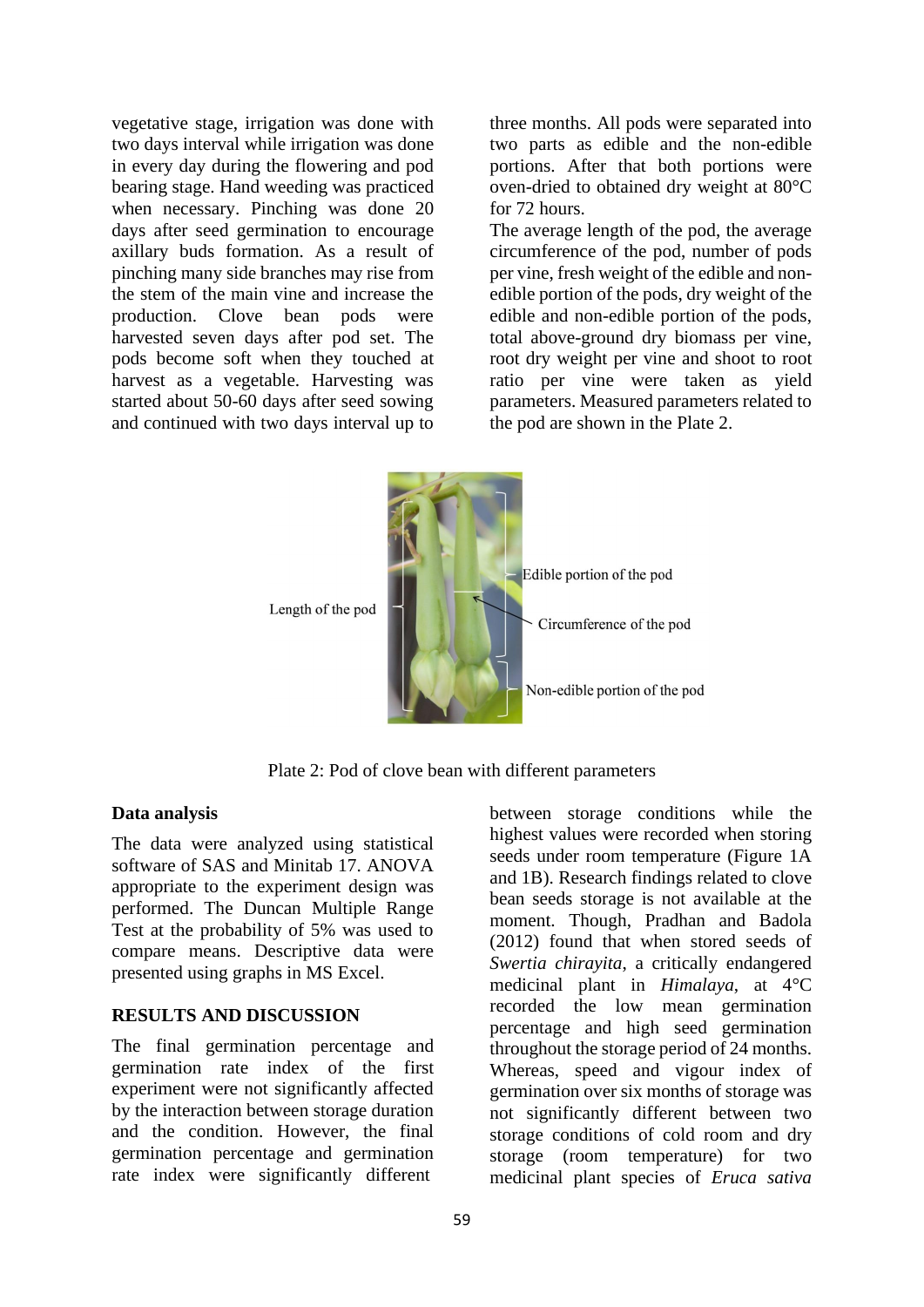Lam. and *Anthemis altissima* L. (Alizadeh and Isavand, 2004). In the present study, it was observed that clove bean seeds germinate just after harvesting. Hence, it does not have dormancy. Further, it can be suggested that clove bean seeds contain enough storage food for early seedling growth due to its large seed size. Therefore, further study would be needed to determine the effect of storage condition on germination matrix over a long time.



Figure 1: Effect of storage conditions of the clove bean seeds on (A) Final germination percentage  $(p<0.05)$  and (B) germination rate index ( $p<0.001$ ). Means of the columns with the same letters are not significantly different at  $\alpha$  =0.05. The standard error of the mean is indicated by error bars

According to the results of the two subexperiments of the second experiment, the number of roots, total root length, vigour of the roots and vigour of the new buds formed were not significantly different between treatments. Therefore, a single node or double nodes with presence or absence of a leaf or half leaf could be used to propagate stem cuttings of the clove bean successful. Plate 3 shows the rooting of stem cuttings of a single node with full leaf (3A), a single node with half leaf (3B) and double nodes with half leaf (3C).



Plate 3: Rooting of stem cuttings of (A) single node with full leaf (2B) single node with half leaf and (2C) double nodes with half leaf three weeks after establishment in single propagator

The average length and the circumference of the pods harvested in the third experiment were affected neither by the

interaction (PM x FT) nor the main factors of potting mixture and fertilizer type. The average length and circumference of the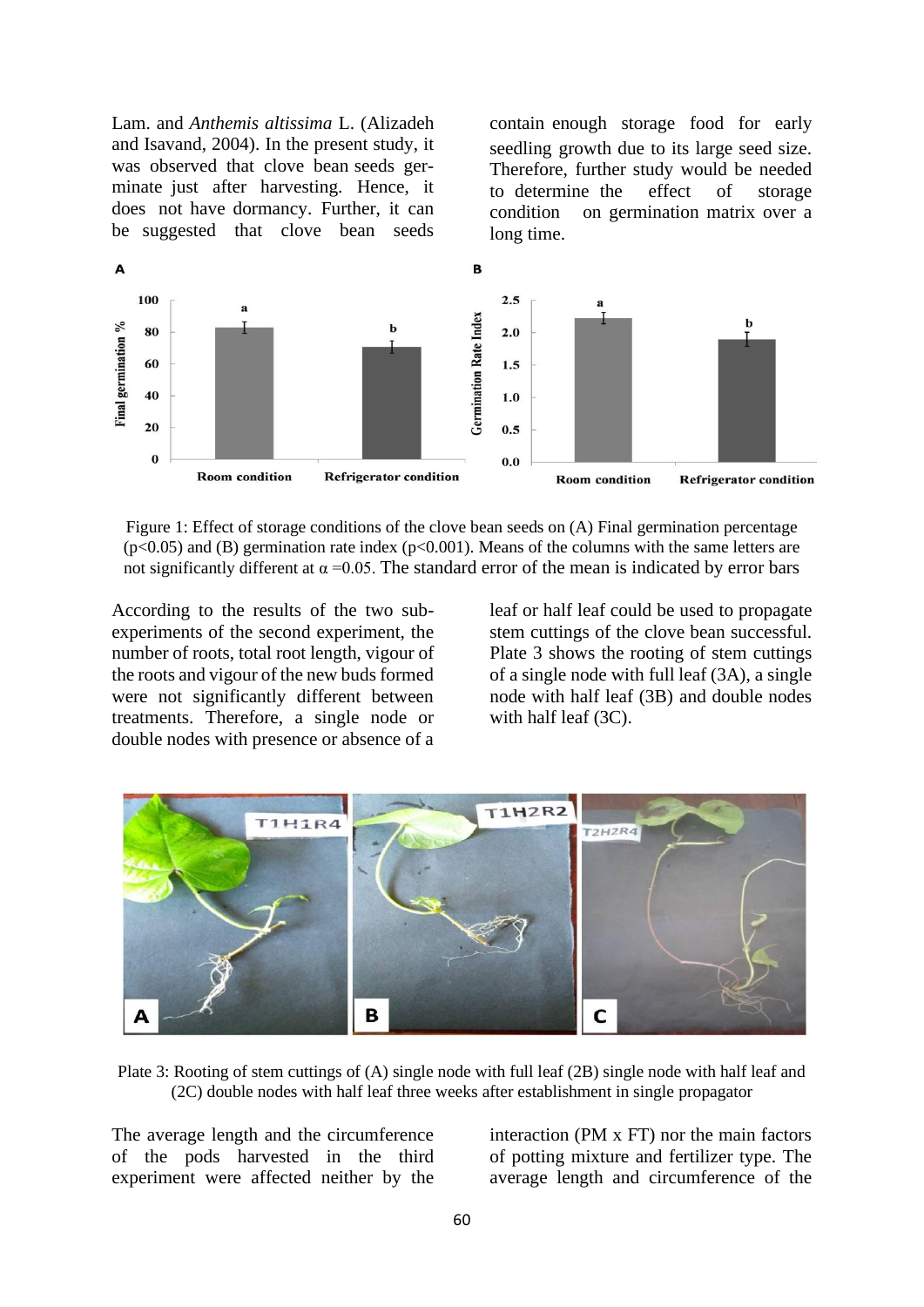clove bean pod were 8.35 cm and 3.45 cm, respectively. The number of pods per vine, fresh and dry weight of the edible and nonedible portions of the pod, total aboveground dry weight per vine, root dry weight per vine and shoot to root ratio were not significantly influenced by PM x FT. However, the number of pods per vine was significantly different among potting mixtures  $(p<0.05)$  and fertilizer types

(p<0.05) (Figure 2). The highest number of pods per vine was recorded in PM1 which was not significantly different from PM3 and PM4. However, the significantly lowest number of pods per vine was reported by PM2. Furthermore, the greatest number of pods per vine was produced when applying organic fertilizer than inorganic fertilizer.



Figure 2: Number of pods per vine as affected by (A) potting mixture ( $p<0.05$ ) and (B) fertilizer type (p<0.05). PM denoted by potting mixture; PM1- Topsoil 1: sand 1: compost 1, PM2- Topsoil 2: sand 1: compost1, PM3- Topsoil 1: sand 2: compost 1, PM4- Topsoil 1: sand 1: compost 2. Means of the columns with the same letters are not significantly different at  $\alpha = 0.05$ . The standard error of the mean is indicated by error bars

The fresh weight of the edible portion was significantly different among potting mixture  $(p<0.01)$  and fertilizer type (p<0.01). The highest value was recorded in PM1. Though, it was not significantly different from PM3. The lowest fresh weight of the edible portion of the pod was recorded in PM2 and PM4. Significantly high fresh weight of the edible portion of the pod was produced when applied organic fertilizer compared to inorganic fertilizer (Table 1). Only potting mixture significantly influenced the fresh weight of non-edible portion  $(p<0.01)$  where the highest value was recorded in PM1 mixture and the lowest value was recorded in PM2. Depending on the availability, different materials are used to prepare potting mixtures and growing media worldwide (Schmilewski, 2009). However, all potting media should provide sufficient aeration and water to plant while providing physical support to the plant through optimizing root growth. Therefore, pore spaces between particles are essential and controlled by the size of the particles (Bilderback *et al*., 2005). According to the results of the present study plants performed well under PM1 potting mixture which is prepared by mixing topsoil 1: sand 1: compost 1. It is might be due to good drainage, aeration and nutrient availability of the mixture which is favorable for root growth of clove bean plant. Grunert *et al*. (2008) mentioned that quality and the quantity of the vegetable production are influenced by physio-chemical properties of the growing media and the growing techniques including fertigation. On the other hand, it seems that the increased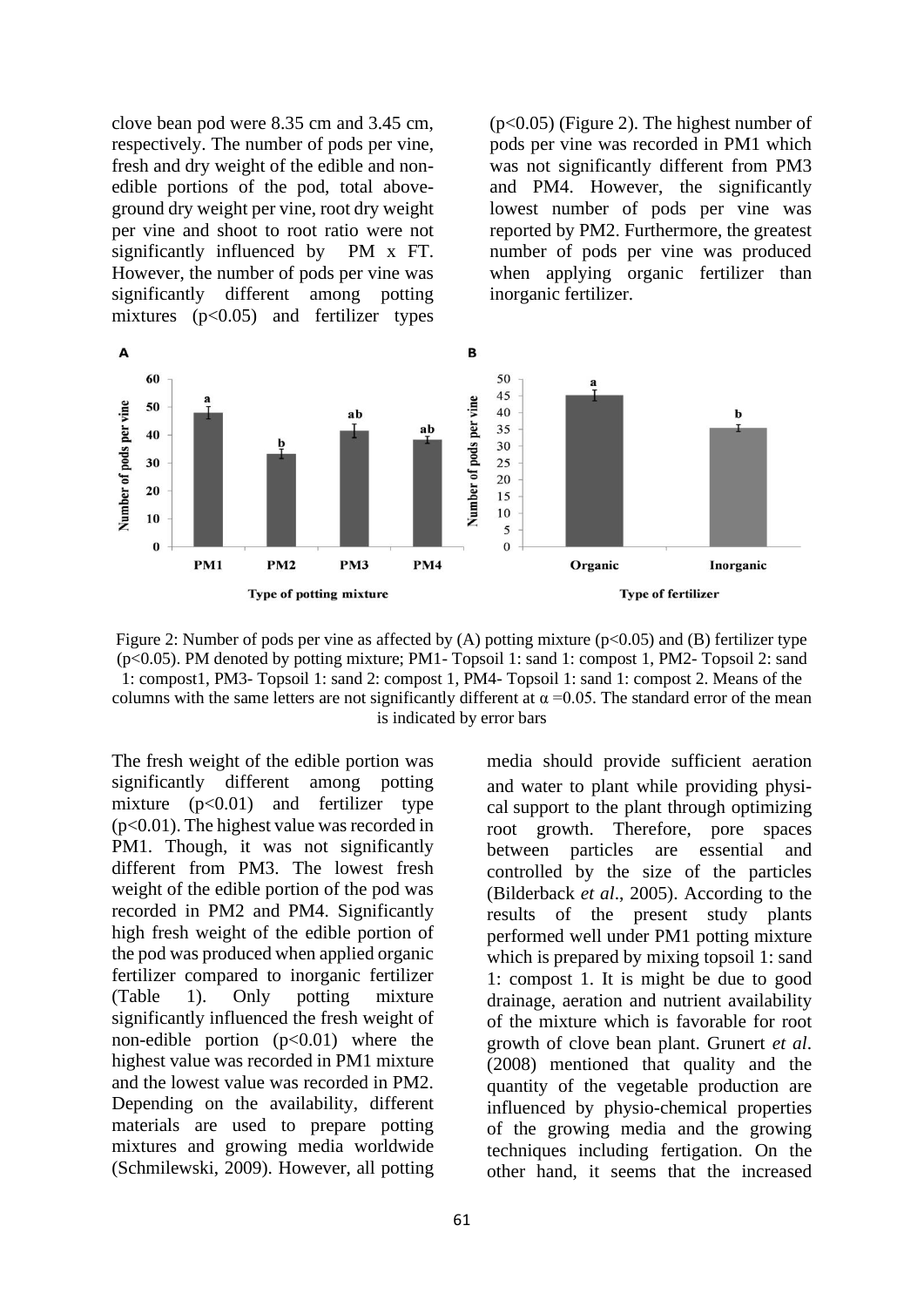proportion of compost in PM4 did not enhance the performances of the crop.

The dry weight of the edible portion was significantly different among potting mixture  $(p<0.01)$  and fertilizer type  $(p<0.01)$ . The greatest dry weight of edible portion was reported at PM1 when applied organic fertilizer. However, dry weight of non-edible portion was only affected by fertiliser type  $(p<0.01)$  where the highest value was recorded in organic fertilizer applied plants. Dry weight of total aboveground biomass was significantly different among potting mixtures  $(p<0.05)$  and fertilizer type  $(p<0.05)$ . The significantly higher total above-ground dry biomass production was recorded in PM1 and all other potting mixtures reported lower values (Table 1). As same as previous parameters organic fertilizer significantly influenced the total above-ground dry biomass production of clove bean (Table 1). This may be due to the improvement of physical properties of the potting mixture and slow release of nutients by organic fertilizer. However, Ndor *et al*. (2013) suggested that combine application of 40kg/ha of urea and 5 t/ha of poultry

manure as organic fertilizer enhanced the production of fluted pumpkin (*Telfairia occidentalis* Hook F.) in Nigeria. Elsewhere, it was reported that the highest seed yield, oil yield and fruit yield of medicinal pumpkin (*Cucurbita pepo subsp. Pepo convar. pepo var Styriaca*) were resulted when inoculated seeds with phosphate solubilizing bacteria together with free-living nitrogen fixing bacteria and supply 50% of nutrients by organic fertilizer (Habibi *et al*., 2011). Furthermore, integrated plant nutrient management through inorganic fertilizer, vermicompost and bio-fertilizer recorded the highest number of fruits per plant, fruit weight, fruit girth and yield of bitter gourd (*Momordica charantia*) (Thriveni *et al*., 2015). Therefore, it can be suggested that combine application of inorganic and organic fertilizer including vermicompost would improve the growth and yield of clove bean. Further studies are needed to study the effect of integrated plant nutrient management for clove bean. Root dry weight and shoot to root ratio was not significantly different among treatments in the present study.

| Table 1: Fresh weight of edible and non-edible portions of the pod, dry weight of edible and non-edible |  |
|---------------------------------------------------------------------------------------------------------|--|
| portions of the pod and total above-ground dry biomass per vine with standard error of the means for    |  |
| potting mixtures and fertilizer types in the third experiment                                           |  |

| <b>Treatment</b> | <b>Fresh weight</b><br>of edible<br>portion $(g)$ | <b>Fresh weight</b><br>of non-edible<br>portion $(g)$ | Dry<br>weight of<br>edible<br>portion $(g)$ | Dry<br>weight of<br>non-edible<br>portion $(g)$ | <b>Total above-</b><br>ground dry<br>biomass $(g)$ |
|------------------|---------------------------------------------------|-------------------------------------------------------|---------------------------------------------|-------------------------------------------------|----------------------------------------------------|
| PM1              | $92.42^a \pm 16.29$                               | $74.15^a \pm 11.57$                                   | $6.89^a \pm 1.62$                           | $6.61^a \pm 1.25$                               | $43.78^{\circ}$ ±2.76                              |
| PM <sub>2</sub>  | $47.16^b \pm 8.32$                                | $34.79^b \pm 5.37$                                    | $3.08^b \pm 0.46$                           | $4.22^a \pm 0.77$                               | $35.48^b \pm 3.43$                                 |
| PM <sub>3</sub>  | $68.48^{ab} \pm 10.57$                            | $53.57^{ab} \pm 6.47$                                 | $4.05^b \pm 0.63$                           | $5.71^{\circ}$ ±0.78                            | $34.93^{b} \pm 2.91$                               |
| PM4              | $48.82^b \pm 5.67$                                | $35.57^b \pm 4.60$                                    | $3.22^b \pm 0.40$                           | $4.24^a \pm 0.45$                               | $36.54^b \pm 6.32$                                 |
| P value (PM)     | < 0.01                                            | < 0.01                                                | < 0.01                                      | >0.05                                           | < 0.05                                             |
| FT1 (organic)    | $76.92^a \pm 10.32$                               | $55.95^a \pm 7.91$                                    | $5.41^a \pm 0.93$                           | $6.20^a \pm 0.65$                               | $42.35^a \pm 3.29$                                 |
| FT2 (inorganic)  | $51.52^b \pm 5.83$                                | $39.42^a \pm 6.13$                                    | $3.21^b \pm 0.32$                           | $4.19^b \pm 0.50$                               | $33.01^b \pm 1.72$                                 |
| $P$ value $(FT)$ | < 0.01                                            | >0.05                                                 | < 0.01                                      | < 0.01                                          | < 0.05                                             |
| $CV\%$           | 12.63                                             | 11.65                                                 | 11.95                                       | 14.45                                           | 12.08                                              |

Remarks: PM = potting mixture, FT = Fertilizer type, CV=coefficient of variation. Mean values followed by the same letters are not significantly different at  $\alpha = 0.05$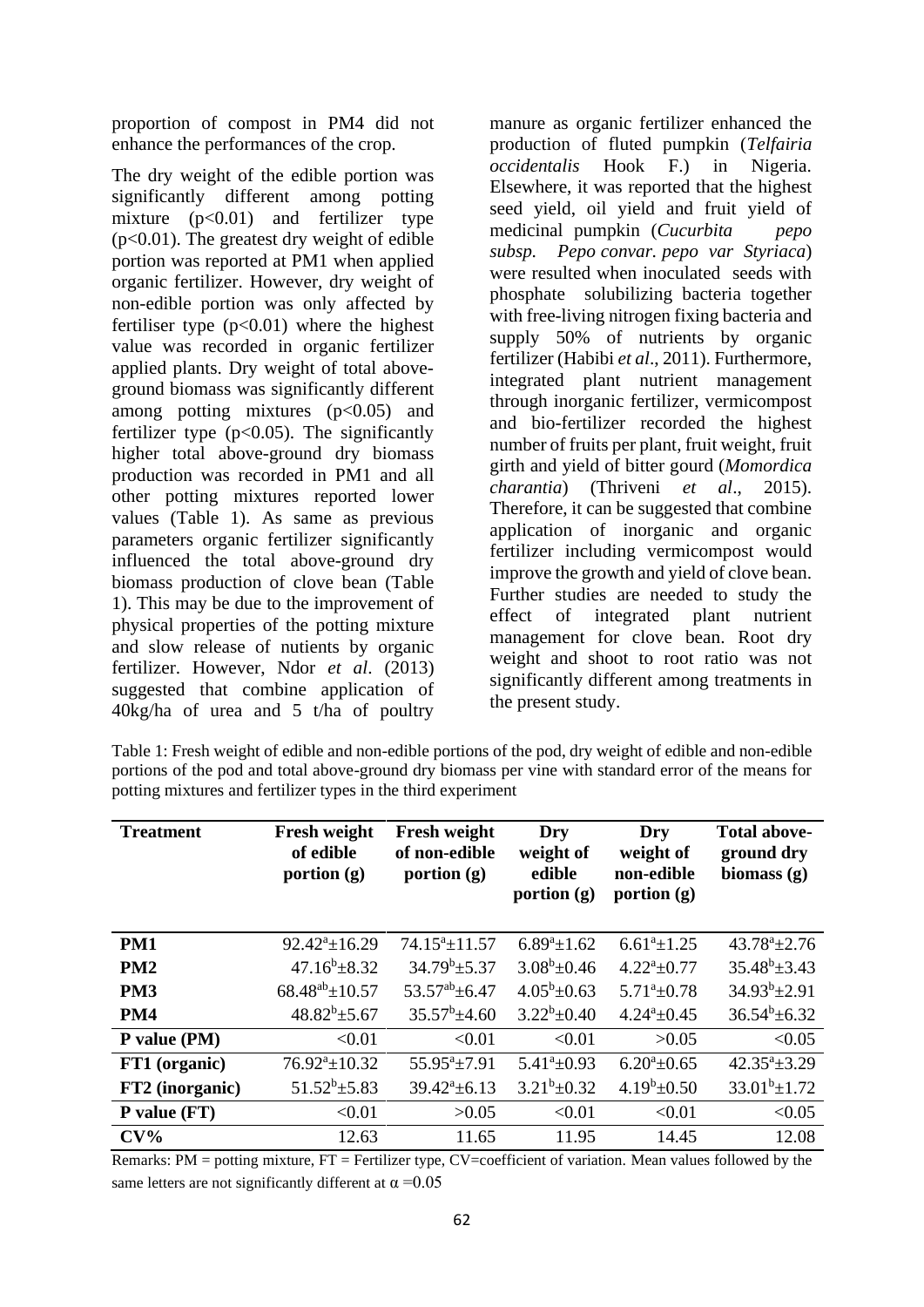## **CONCLUSIONS**

According to the results of the present study it can be conclude that store seeds of clove bean for two months, without affecting germination significantly, are possible under room temperature. Furthermore, clove bean can be propagated vegetatively using stem cutting of single or double nodes with leaf, half leaf or without leaf. Moreover, high clove bean yield could be obtained by applying organic fertilizer into the potting mixture prepared with equal proportions of topsoil, sand and compost.

# **REFERENCES**

Abdulkadyrova, M.A., Dikinov, A.H., Tajmashanov, H.È., Shidaev, L.A. and Shidaeva, E.A. (2016). Global Food Security Problems in the Modern World Economy. *International Journal of Environmental and Science Education*. 11(12): 5320-5330

Alizadeh, M. and Isavand, H.R. (2004). Evaluation and the study of germination potential, speed of germination and vigor index of the seeds of two species of medicinal plants (*Eruca sativa* Lam. and *Anthemis altissima* L.) under cold room and dry storage condition. *Iranian Journal of Medicinal and Aromatic Plants*. 20(3): 301- 307[.https://www.sid.ir/en/journal/100589.](https://www.sid.ir/en/journal/100589)

Aravind, J., Vimala Devi, S., Radhamani, J., Jacob, S.R. and Srinivasan, K. (2019). The germinationmetrics package: A brief Introduction. ICAR-National Bureau of Plant Genetic Resources. New Delhi, India:46

Bilderback, T. E., Warren, S. L., Owen Jr. J. S., and Albano, J. P. (2005). Healthy substrates need physicals too! *HortTechnology*. 15: 747-751.

Bursać Kovačević, D., Brdar, D., Fabečić, P., Barba, F. J., Lorenzo, J. M., and Putnik, P. (2020). Strategies to achieve a healthy and balanced diet: fruits and vegetables as a natural source of bioactive compounds. Agri-Food Industry Strategies for Healthy Diets and Sustainability, 51-88. [https://doi.org/10.1016/B978-0-12-](https://doi.org/10.1016/B978-0-12-817226-1.00002-3) [817226-1.00002-3](https://doi.org/10.1016/B978-0-12-817226-1.00002-3)

Bvenura, C. and Sivakumar, D. (2017). The role of wild fruits and vegetables in delivering a balanced and healthy diet. *Food Research International*. 99:15-30. doi:10.1016/j.foodres.2017.06.046

Cui, K. and Shoemaker, S.P. (2018). A look at food security in China. *npj Science of Food*. 2,4. [https://doi.org/10.1038/s41538-](https://doi.org/10.1038/s41538-018-0012-x) [018-0012-x](https://doi.org/10.1038/s41538-018-0012-x)

Ezeh, A. C., Bongaarts, J., and Mberu, B. (2012). Global population trends and policy options. *The Lancet*, 380(9837): 142-148. doi:10.1016/s0140-6736(12)60696-5

Grunert, O., Perneel, M., and Vandaele, S. (2008). Peat-based organic grow bags as a solution to the mineral wool waste problem. *Mires and Peat*. 3:1-5. http://www.miresand-peat.net/, ISSN 1819-754

Habibi, A., Heidari, G., Sohrabi, Y., Badakhshan, H. and Mohammadi, K. (2011). Influence of bio, organic and chemical fertilizers on medicinal pumpkin traits. *Journal of Medicinal Plants Research*. 5(23): 5590-5597. <http://www.academicjournals.org/JMPR>

Jena, A.K., Deuri, R., Sharma, P. and Singh, S.P. (2018). Underutilized vegetable crops and their importance. *Journal of pharmacognosy and phytochemistry*. 7(5): 402-407.

Malasawmkimi, S.J. and Markose, B.L. (2008). Genetic variability in clove bean (*Ipomoea muricata* (L.) Jacq.). *Vegetable Science*. 53(2): 192–193.

Ndor, E., Dauda, S. N. and Garba, M. N. (2013). Growth and Yield Performances of Fluted Pumpkin (*Telfairia occidentalis*